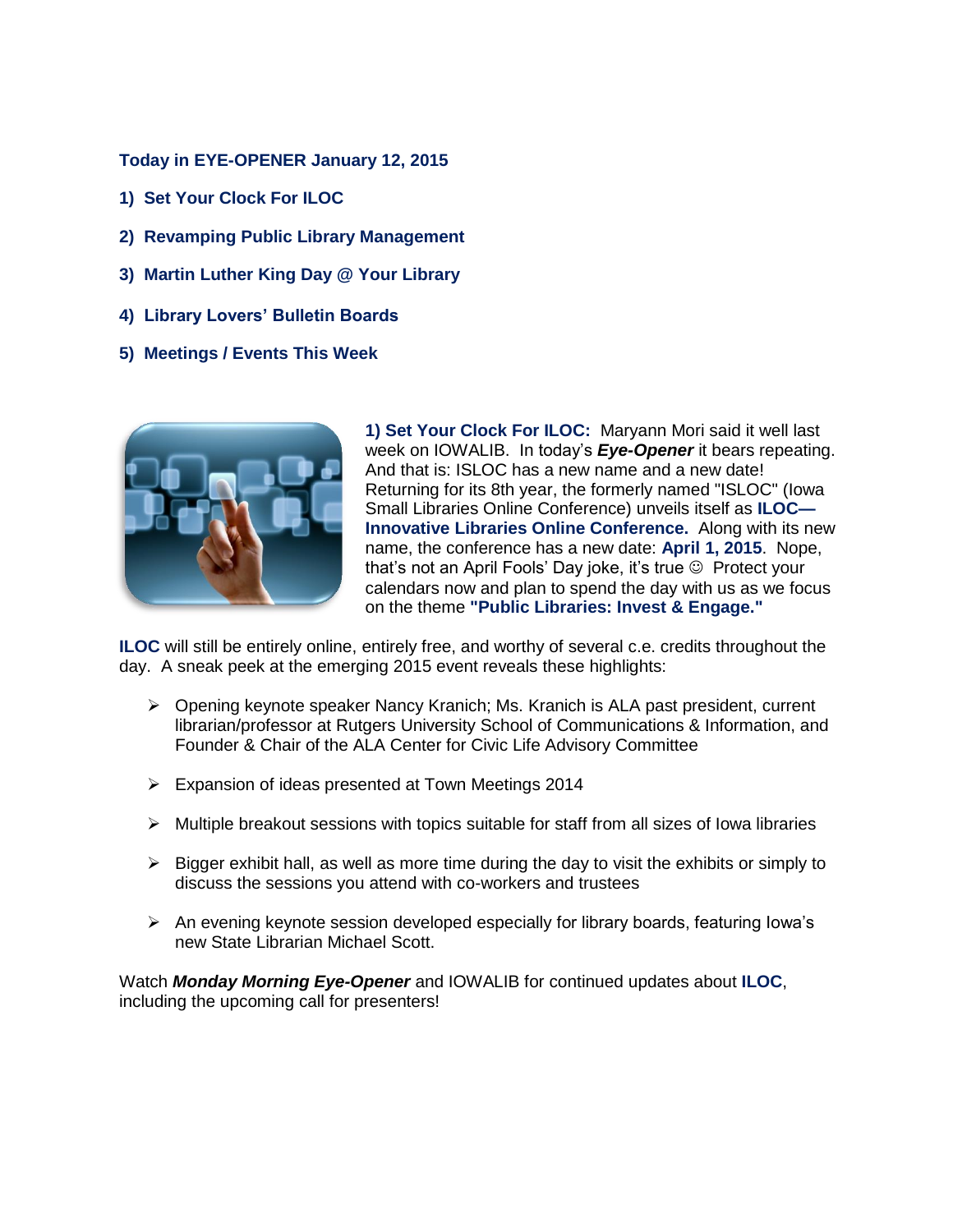**2) Revamping Public Library Management:** At Iowa Library Services, we closed out 2014 by debuting a new support staff certification program, a course named fittingly enough Public Library Support. In 2015, IaLS consulting team will work on revamping the long-running certification program for library directors—**Public Library Management**.

Since the late 1980's, **Public Library Management** has been the primary path toward certification for the majority of library directors. **PLM** has had a proud history and will surely know a proud future as we work to re-structure both **PLM1** and **PLM2** in 2015.



Alysia Peich, Continuing Education Coordinator with Iowa Library Services, offers this observation: "…As we all know, the library world is constantly changing. Iowa Library Services wants to make sure our catalog of classes keeps up with changing times. During the winter and spring of 2015, IaLS consultants will collaborate to update the objectives and content of both **Public Library Management** courses—**PLM1** and **PLM2**. Our goal is to ensure that both courses continue to be relevant by addressing both the fundamentals of library service and the emerging trends in libraries. This re-structuring means that neither course will be offered this spring. However, expect **PLM2** registration by this summer, and registration for both **PLM1** and **PLM2** by this fall…"

You're welcome to contact Alysia with any questions about director or staff certification [\(alysia.peich@lib.state.ia.us\)](mailto:alysia.peich@lib.state.ia.us) Also, if you have concerns about whether or not the availability of the **PLM** classes will impact your library's accreditation, please contact Scott Dermont at [scott.dermont@lib.state.ia.us](mailto:scott.dermont@lib.state.ia.us) Thanks for your patience as we work on this important project!



**3) Martin Luther King Day @ Your Library:** Next Monday January 19<sup>th</sup> is Dr. Martin Luther King Day, a national holiday and a state holiday in Iowa. Certainly a day that sparks a natural opportunity for book displays or special programming for children and adults.

Dr. King once said "Life's most persistent and urgent question is 'what are you doing for others?' " From this website [www.mlkday.gov](http://www.mlkday.gov/) learn that the MLK Day of Service is part of United We Serve, President Obama's national call to service initiative. It urges Americans from all walks of life to work together to provide solutions to our most pressing

national problems. At [www.mlkday.gov](http://www.mlkday.gov/) find project toolkits and community partnership projects that libraries could become part of in future years. But in the short term, you can find logos, banners, and widgets to add to your websites. Additionally, The King Center [www.thekingcenter.org](http://www.thekingcenter.org/) is dedicated to Dr. King's life and legacy, another website to link to your own.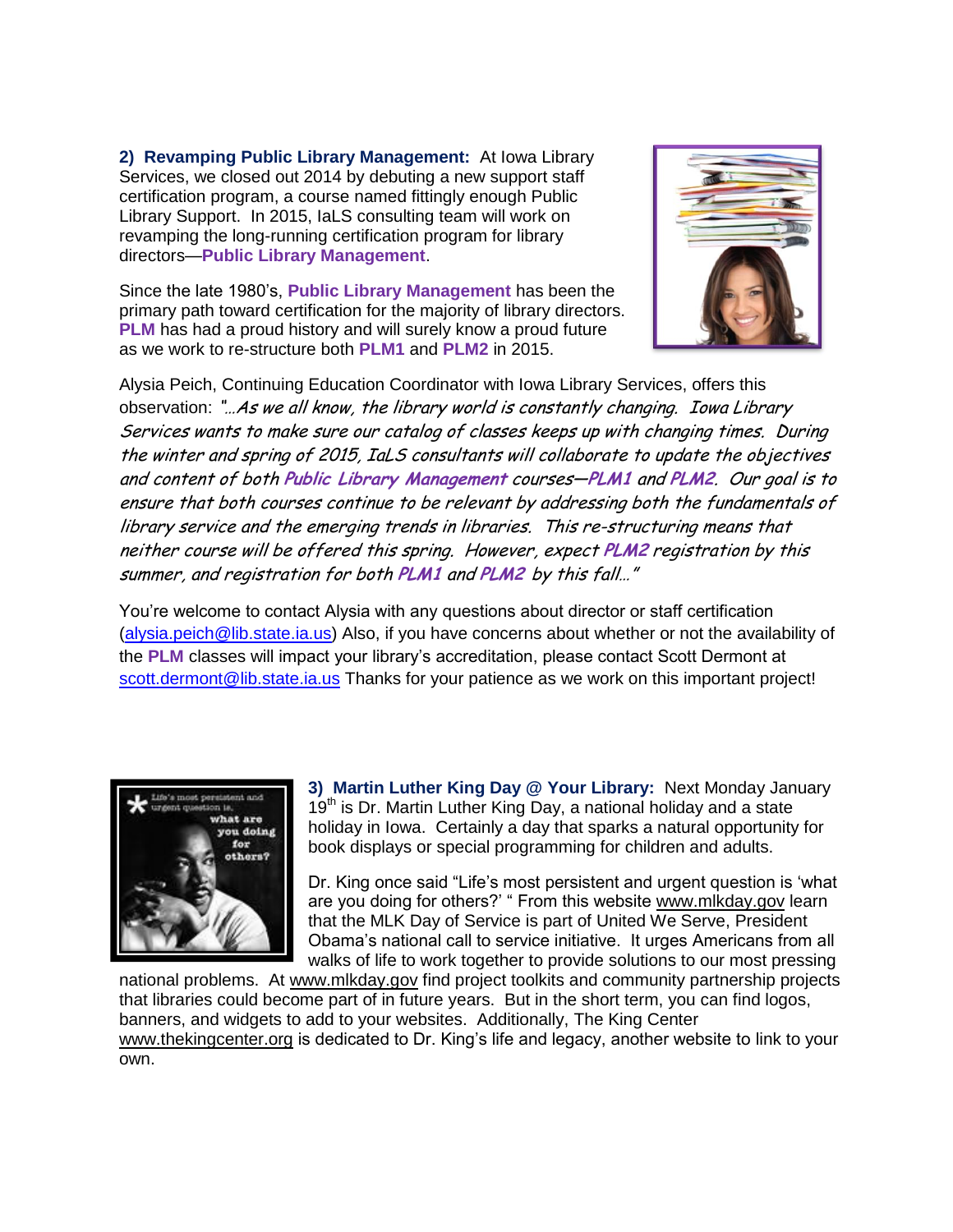Even without formal programming, book displays are easily done. Your library is sure tohave some of these or other titles. And check your children YS shelves for fresh titles, plenty found on Amazon…

- Let the Trumpet Sound by Stephen Oates
- The Speech: The Story Behind MLK's Dream by Gary Younge
- Martin and the Mountaintop by Richard Gordon
- **Gospel of Freedom by Jonathan Rieder**
- MLK: The Essential Boxed Set by Clayborne Carson

**4) Library Lovers' Bulletin Boards:** Sue Gruber, Library Resource Technician with Southwest District Office, is thinking ahead to February with this fun idea: ""Iowa Library Services is offering this bulletin board set made of our die cut shapes for **Library Lovers' Month** in February. A PDF copy of the bulletin board pictured here will be sent to you as an e-mail attachment. The candy hearts are printed on pastel paper. Letters shown here are



3"; however, if you have a larger space to fill, you're welcome to request 5" letters. And request additional die cut heart shapes in any colors you choose. Order by emailing [sue.gruber@lib.state.ia.us.](mailto:sue.gruber@lib.state.ia.us) And visit this website

<http://www.librarysupport.net/librarylovers/> to find more ideas for celebrating **Library Lovers' Month @ Your Library!** …"

Thanks for this idea, Sue—providing die cuts has proven to be a much appreciated service! Be sure to let your District office know if you'd like bulletin board shapes for February or any other promotion. There's a large assortment of shapes, letters, and numbers to choose from; each Iowa library may order up to 500 pieces each fiscal year. Remember to specify size, color, and quantity when ordering. Learn more here <http://www.statelibraryofiowa.org/ld/c-d/diecuts>

**5) Meetings / Events This Week:** First up this week—today is Amanda's first day at Northwest office! Amanda Grom is the new Library Resource Technician for Northwest District, filling the position opened by Janie Beaulieu's retirement. Please wish Amanda a friendly hello, she's anxious to greet and meet NW library staff in the coming months!

Scott Dermont leads an online class tomorrow (**Jan13**, 10:00-11:30AM) titled **"Setting the Standard,"** explaining filing the FY15 standard / accreditation report.